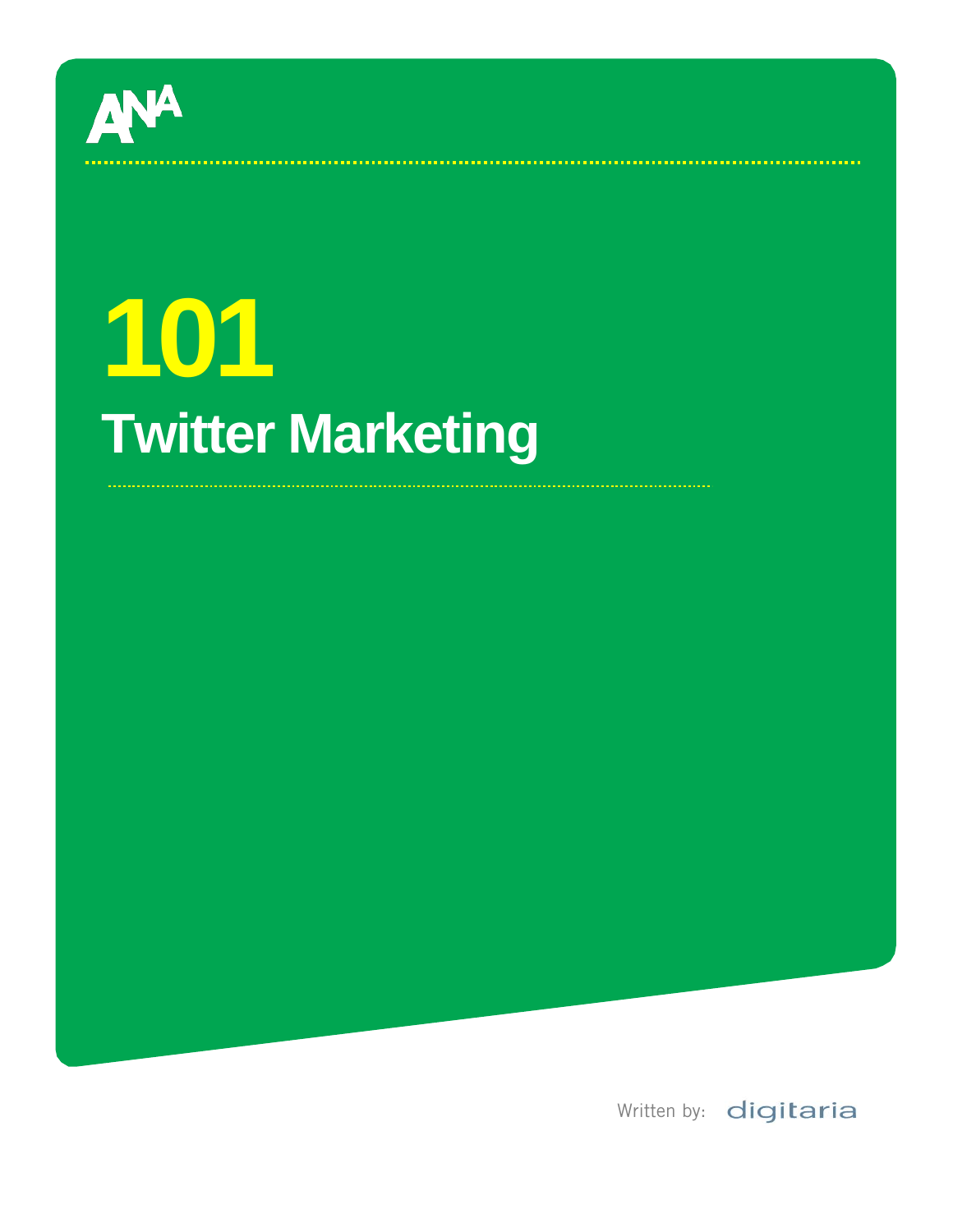### **1. The Lowdown**

Twitter (www.twitter.com) is a free social networking and micro-blogging service founded by Jack Dorsey, Biz Stone, and Evan Williams in March 2006 (publicly in July 2006). Users create profile pages that display a reverse-chronological ordered feed of their 140 character posts called tweets. A user can choose to allow public access to their tweets or restrict access to only approved followers. Additionally, users can update their accounts on the go through mobile phones and other SMS clients.

Twitter allows users to "follow" other user updates and provides a customizable feed that is instantly populated with tweets from followed users. The content of tweets is quite broad and



inconsistent. Many tweets answer the question posed by Twitter, "What are you doing?" Many more tweets are responses to other tweets, reference articles, and other posts that interested the user or are

random statements or questions. When it comes to tweeting, anything goes (as long as that "anything" is 140 characters or less).

## **2. Why Do I Need to Know About It?**

Because all the cool kids are doing it. Who exactly are these cool kids? A hodgepodge of celebrities, CEOs, news publications, event representatives, companies, bloggers, musicians, athletes, some guy that works down the hall from you, and a little-known politician (Barack Obama ring a bell?).

#### a) The Numbers.

In March 2009 Twitter clocked in with over 8 million U.S. users. Neilson Online reported a growth rate of 1,382 percent year over year in February 2009.

People either love it or hate it. A grey area exists between these two sides only in the honeymoon period of having a Twitter account. However, with a growth rate in the thousands, Twitter is a force to be reckoned with and deserves your attention, at least for a little while.

#### b) Marketing with Twitter.

Once you've set up your account, it will be pretty easy to figure out why many people love Twitter. Remember to cultivate your online presence and really make the service work for you. The information that follows outlines some valuable ways to make your Twitter account earn its keep.

Use Twitter as a relationship-building and maintenance tool. Relationships are more important than ever in today's rocky economic climate. With travel and event budgets being cut, it is becoming increasingly harder to maintain personalized customer relations. Maintaining those relationships on Twitter is free!

Use it as a virtual networking event or trade show to meet potential customers and leads. You can interact with others in the same or similar industries as well as in target customer industries. Find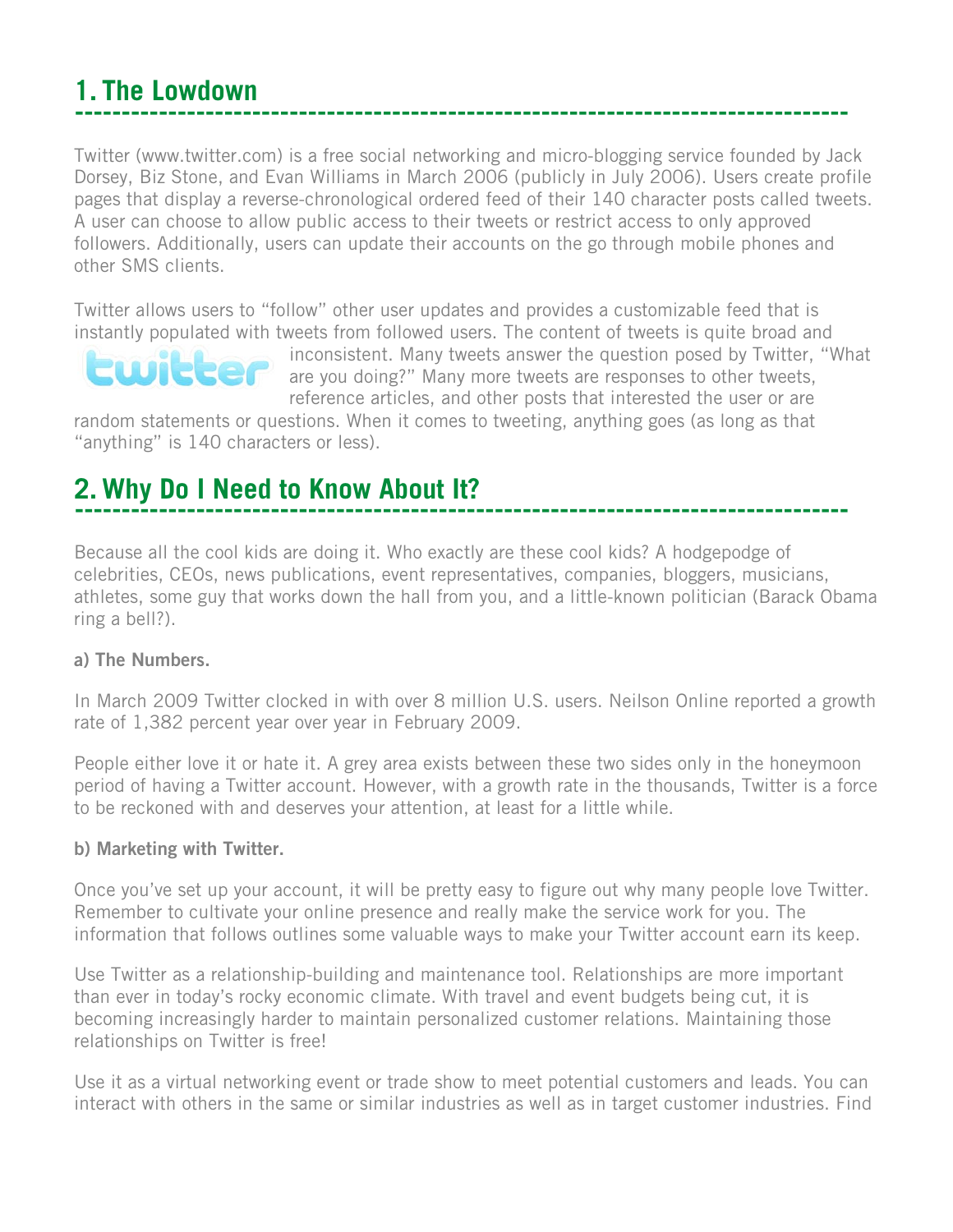the people you're looking for by searching key words related to your product or industry on Twitter Search and then follow those users.

Make friends with bloggers and journalists. They are more likely to write about you if you have a direct relationship with them. Facilitate that relationship by actively responding and retweeting (reposting) their tweets.

Develop and promote your brand—either your company's or your personal brand. Use Twitter to showcase your brand as friendly, approachable, and as a thought-leader, all by what you choose to post.

Interact with your customer base. Notify them of planned outages, new product releases, or recalls. Pique interest by releasing Twitter-exclusive company information. Better yet, encourage your customer base to communicate with you by asking their opinion regarding your processes, products, or even the content of your tweets.

Track what people are saying about your company and brand. Through a third party application such as TweetDeck, you can set up search parameters around specific keywords such as your company name, the names of your executives, and much more.

Create buzz around upcoming events. Let people know when your staff is attending, sponsoring, or speaking at events. Announce your booth number so people can hunt you down. (It never hurts to mention the free schwag you're offering, either.) Don't forget to post your thoughts about sessions and other event activities so that those Twitter users who couldn't attend can still experience the event through your tweets.

Drive traffic back to your company's Web site or score some Karma points by directing traffic to your customer's sites. Feel free to brag a little and promote other content you've created, including new press releases, Webinars, blog posts, or podcasts.

Twitter makes you a more-effective communicator. Learn a little something from that 140-character limit and stop talking your customers to death. Twitter forces users to keep messages short and sweet—an important skill in this day of time-crunched, information overload. Your customers are much more likely to read and remember messages that are succinct and direct.

Finally, find some fresh meat in the Twitter-sphere. Recruit new talent by sending out a message asking for recommendations. Twitter gives you a speedy and painless way to find new hires and freelancers.